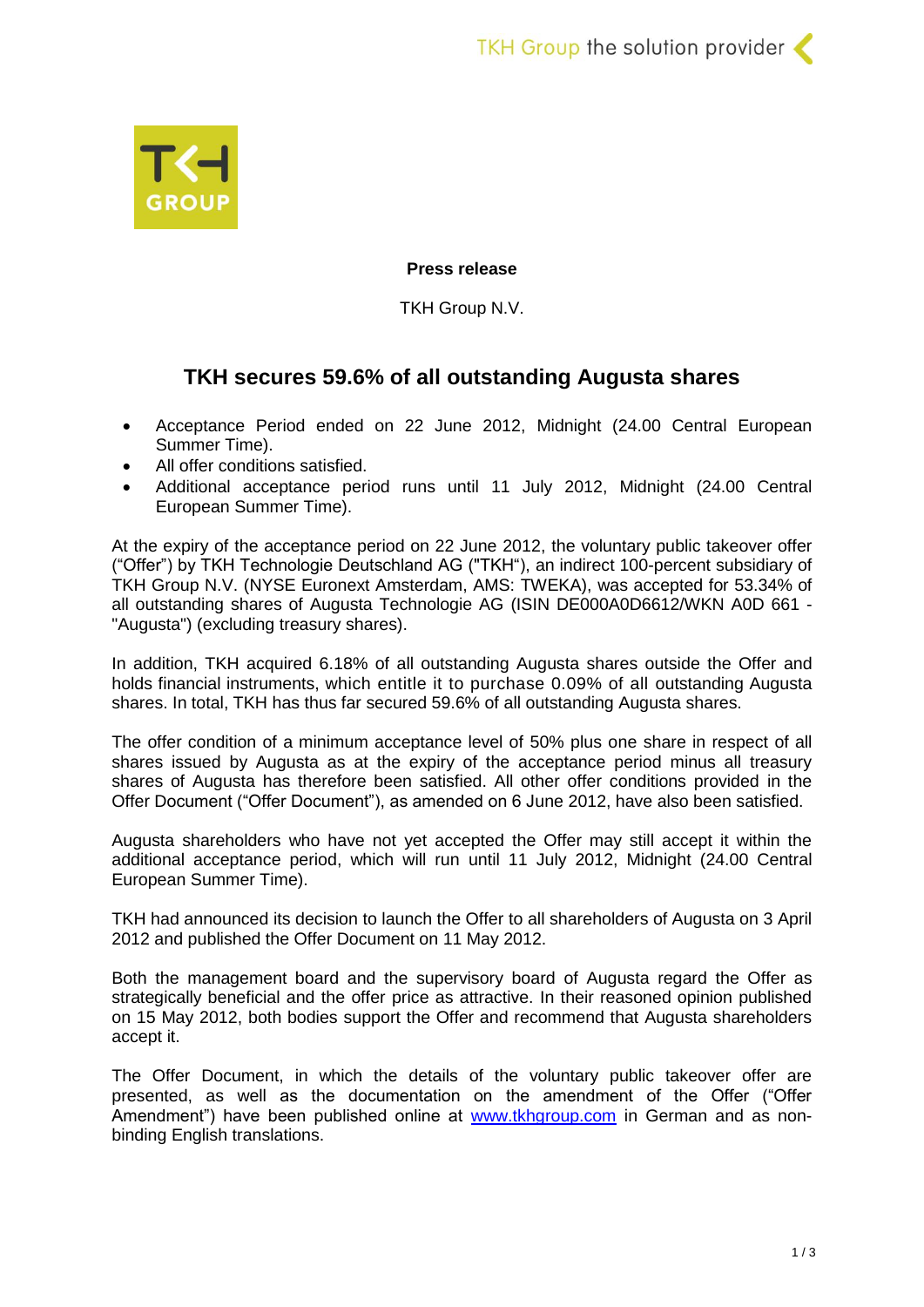



Haaksbergen, 27 June 2012

Executive Board

For further information: J.M.A. (Alexander) van der Lof MBA, Chairman of the Executive Board tel. + 31 (0)53 5732903 website: [www.tkhgroup.com](http://www.tkhgroup.com/) website: www.augusta-ag.com

As a service to all shareholders of Augusta, frequently asked questions and answers regarding the Offer have been published in German and English at [www.tkhgroup.com.](http://www.tkhgroup.com/)

### About TKH Group NV

Technology company TKH Group NV (TKH) is an internationally active group of companies that specializes in the creation and delivery of innovative Telecom, Building and Industrial Solutions. Telecom Solutions develops, produces and supplies systems ranging from outdoor infrastructure for telecom and CATV networks through to indoor home networking applications. TKH Telecom Solutions operates in three distinct sub-segments: optical fibre networks, copper networks and indoor telecom systems. Building Solutions develops, produces and supplies solutions in the field of efficient electro-technology ranging from applications within buildings through to technical systems that – combined with software – provide efficiency solutions for among others the care, traffic and security sectors. Building Solutions operates in three distinct sub-segments: building technologies, security systems and connectivity systems. Industrial Solutions develops, produces and supplies solutions ranging from specialty cable, "plug and play" cable systems through to integrated systems for the production of car and truck tires. Industrial Solutions operates in two distinct subsegments: connectivity systems and manufacturing systems. TKH's continuous focus on research and development gives the company a portfolio of products and services that guarantee technologically-advanced solutions. TKH and its various operating companies are active worldwide. Growth is concentrated in North West and Central and Eastern Europe and Asia. In 2011, TKH booked turnover of EUR 1.1 billion with a workforce of 4,062 employees.

#### About Augusta Technologie AG

Augusta Technologie AG (Augusta) is an integrated technology company with a focus on niche markets of digital image processing and optical sensors. The core Vision Technology segment focuses on the supply of digital cameras and optical sensor systems for automation and enhancing quality, safety and efficiency. It develops and produces both standard products and customer-specific systems for a broad range of applications in a number of sectors including manufacturing, medical technology, multimedia, transport and security technology. Augusta stands out through its international presence and top customer service. For the 2011 financial year Augusta generated sales revenue of EUR 101.3 million and earnings before interest, tax, depreciation and amortization (EBITDA) of EUR 17.9 million.